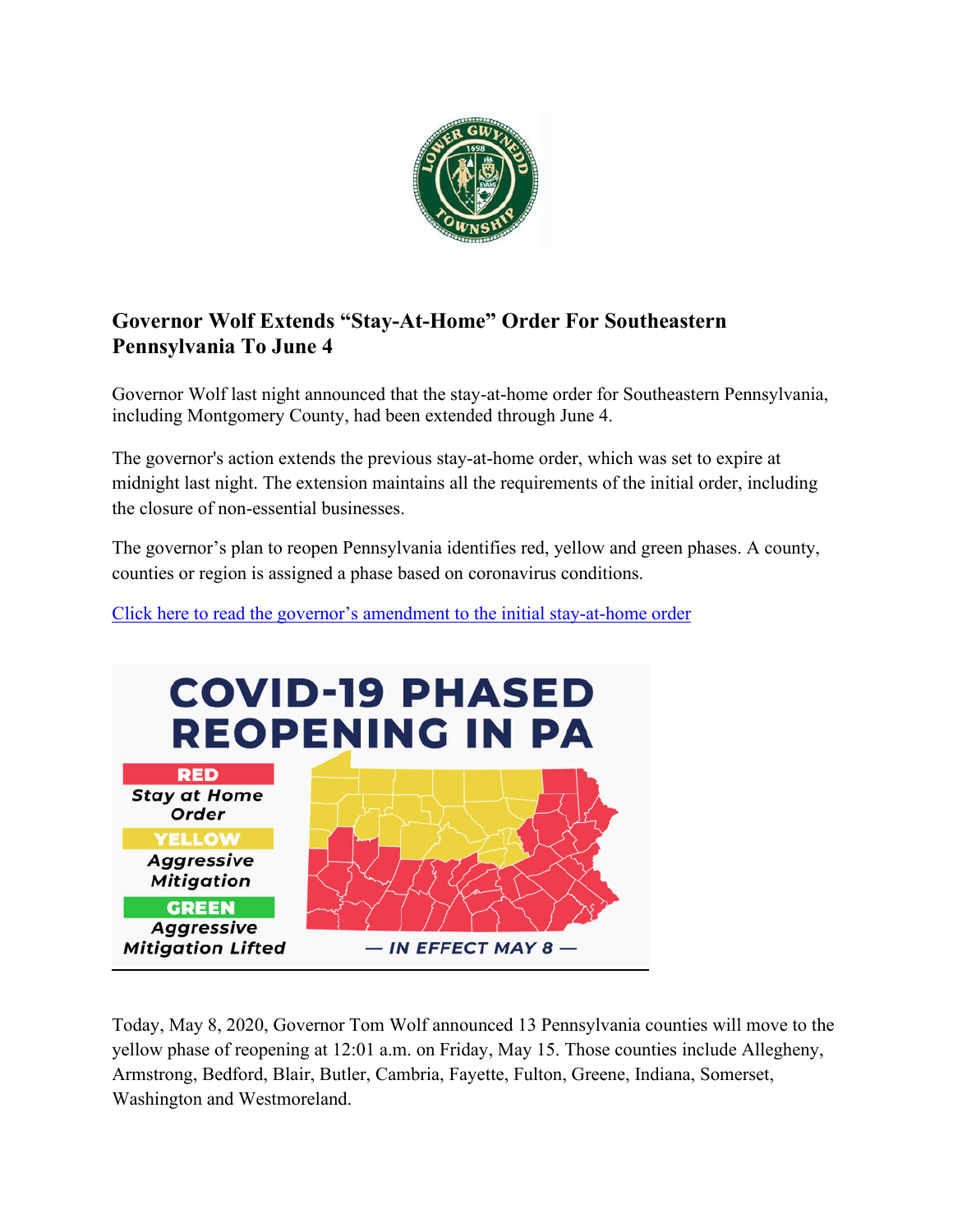#### **Township Business**

The Township Building will now remain closed through June 4 in accordance with Governor Wolf's stay-at-home order. Staff continues to work remotely. Please call 215-646-4302 to reach the Township or email [contactus@lowergwynedd.org](mailto:contactus@lowergwynedd.org). There may be a slight delay in response. Please schedule all inspections at least 48 hours in advance.



## **Board Of Supervisors Meeting**

The Board of Supervisors will meet virtually on Tuesday, May 12. The meeting will be conducted on Zoom. Details will be available at [www.lowergwynedd.org](http://www.lowergwynedd.org/) closer to the meeting.

### **Vote by Mail Procedures**

The Primary Election has been rescheduled for Tuesday, June 2, 2020. Discussions have begun on consolidating the polling places to one or two locations in the Township. More information about the change will be provided soon. The safest way to vote would be applying for a Vote by Mail Ballot. Please find the [Mail in-voting procedures](https://www.votespa.com/Voting-in-PA/Pages/Mail-and-Absentee-Ballot.aspx) here.

### **Census 2020**

Please be sure to fill out your Census 2020 today. You can go online and complete the form at [www.2020census.gov](http://www.2020census.gov/) it is easy and safe to do!! As of May 5, 2020, 71.8% of Lower Gwynedd residents completed their Census Forms. If you have not or know someone that has not please be encouraged or encourage others to fill out the form. This could be the difference in tax increases or not!!

### **Leaf Collection**

Spring leaf collection will take place tomorrow Saturday, May 9.